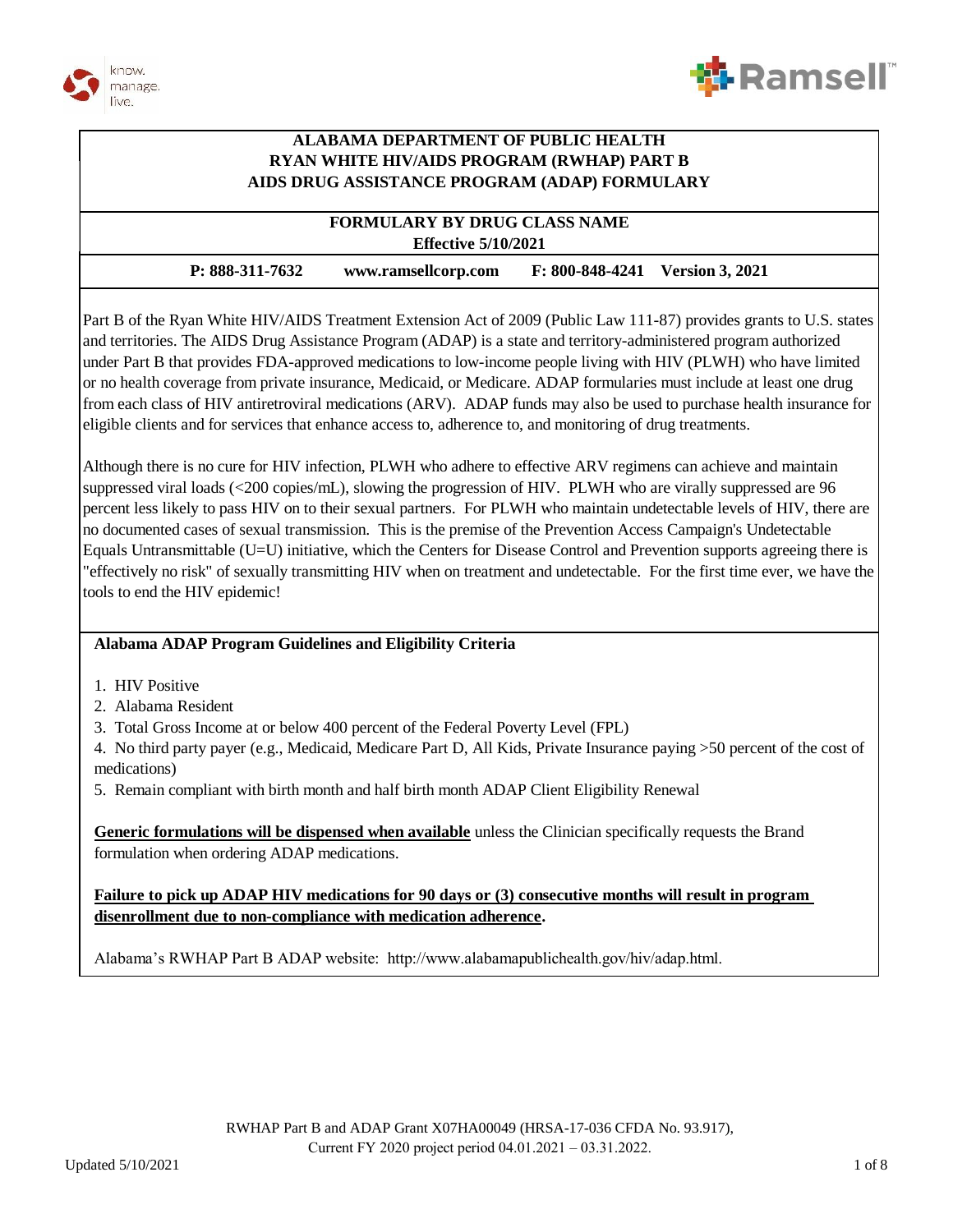



**FORMULARY BY DRUG CLASS NAME Effective 5/10/2021**

**P: 888-311-7632 www.ramsellcorp.com F: 800-848-4241 Version 3, 2021**

**ADAP mandates the use of generic products whenever possible in accordance with applicable law or regulations. Dispensing a brand name product when a generic is available requires a DAW 1 code.**

|                                                                                 | <b>Generic Name</b>                                                            | <b>Brand Name</b>       | <b>Restrictions or Notes</b> |
|---------------------------------------------------------------------------------|--------------------------------------------------------------------------------|-------------------------|------------------------------|
| 1a. ANTIRETROVIRALS-ENTRY INHIBITORS                                            |                                                                                |                         |                              |
| $\bullet$                                                                       | maraviroc                                                                      | Selzentry               |                              |
|                                                                                 | 1b. ANTIRETROVIRALS-INTEGRASE INHIBITOR                                        |                         |                              |
| $\bullet$                                                                       | dolutegravir                                                                   | Tivicay                 |                              |
| $\bullet$                                                                       | raltegravir                                                                    | Isentress, Isentress HD |                              |
| $\bullet$                                                                       | elvitegravir (EVG)                                                             | Vitekta                 |                              |
|                                                                                 | 1c. ANTIRETROVIRALS-NUCLEOSIDE& NUCLEOTIDE REVERSE TRANSCRIPTASE INHIBITORS    |                         |                              |
| $\bullet$                                                                       | abacavir                                                                       | Ziagen                  |                              |
| $\bullet$                                                                       | abacavir/lamivudine                                                            | Epzicom                 |                              |
| $\bullet$                                                                       | abacavir/lamivudine/zidovudine                                                 | Trizivir                |                              |
| $\bullet$                                                                       | didanosine                                                                     | Videx, Videx EC         |                              |
| $\bullet$                                                                       | emtricitabine                                                                  | Emtriva                 |                              |
| $\bullet$                                                                       | emtricitabine/tenofovir alafenamide                                            | Descovy                 |                              |
| $\bullet$                                                                       | lamivudine                                                                     | Epivir                  |                              |
| $\bullet$                                                                       | lamivudine/zidovudine                                                          | Combivir                |                              |
| $\bullet$                                                                       | lamivudine/tenofovir disoproxil fumarate                                       | Cimduo                  |                              |
| $\bullet$                                                                       | stavudine                                                                      | Zerit                   |                              |
| $\bullet$                                                                       | tenofovir disoproxil fumarate                                                  | Viread                  |                              |
| $\bullet$                                                                       | tenofovir disoproxil fumarate/emtricitabine                                    | Truvada                 |                              |
| $\bullet$                                                                       | zidovudine                                                                     | Retrovir                |                              |
|                                                                                 | 1d. ANTIRETROVIRALS-NON-NUCLEOSIDE REVERSE TRANSCRIPTASE INHIBITORS (NNRTIs)   |                         |                              |
| $\bullet$                                                                       | efavirenz                                                                      | Sustiva                 |                              |
| $\bullet$                                                                       | etravirine                                                                     | Intelence               |                              |
| $\bullet$                                                                       | delavirdine mesylate                                                           | Rescriptor              |                              |
| $\bullet$                                                                       | doravirine                                                                     | Pifeltro                |                              |
| $\bullet$                                                                       | nevirapine                                                                     | Viramune, Viramune EC   |                              |
| $\bullet$                                                                       | rilpivirine                                                                    | Edurant                 |                              |
|                                                                                 |                                                                                |                         |                              |
| 1e. ANTIRETROVIRALS HIV-1 INTEGRASE STRAND TRANSFER INHIBITOR/NNRTI COMBINATION |                                                                                |                         |                              |
|                                                                                 | cabotegravir & rilpivirine IM Susp ER                                          | Cabenuva                | Added effective 5/10/2021    |
|                                                                                 |                                                                                |                         |                              |
|                                                                                 | 1f. ANTIRETROVIRALS HIV-1 INTEGRASE STRAND TRANSFER INHIBITOR/NRTI COMBINATION |                         |                              |
| $\bullet$                                                                       | bictegravir-emtricitabine-tenofovir AF                                         | <b>Biktarvy</b>         |                              |
| $\bullet$                                                                       | elvitegravir/cobicistat/emtricitabine/tenofovir DF                             | Stribild                |                              |
|                                                                                 |                                                                                |                         |                              |

RWHAP Part B and ADAP Grant X07HA00049 (HRSA-17-036 CFDA No. 93.917), Current FY 2020 project period 04.01.2021 – 03.31.2022.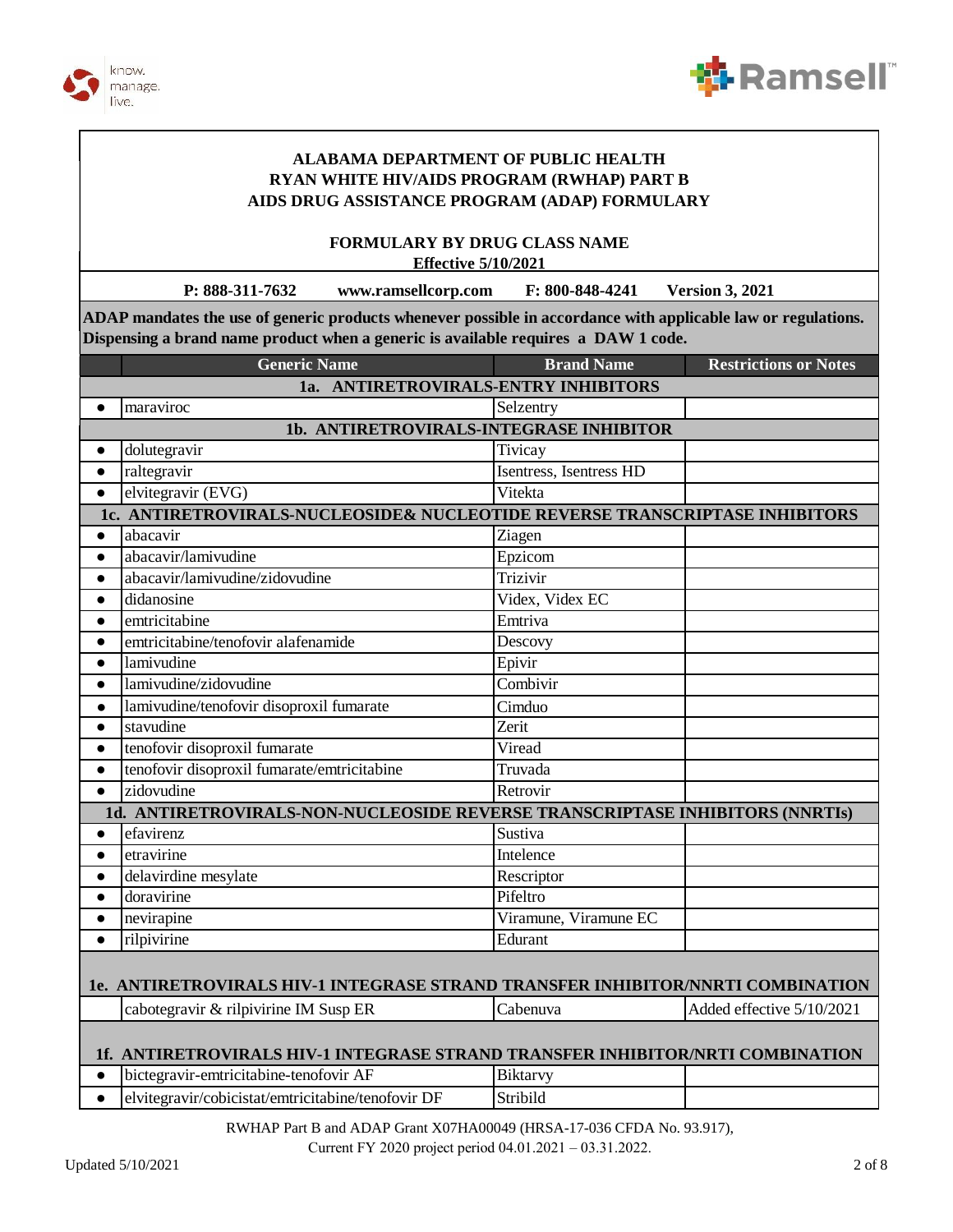



**FORMULARY BY DRUG CLASS NAME Effective 5/10/2021**

**P: 888-311-7632 www.ramsellcorp.com F: 800-848-4241 Version 3, 2021**

**ADAP mandates the use of generic products whenever possible in accordance with applicable law or regulations. Dispensing a brand name product when a generic is available requires a DAW 1 code.**

|                                                         | <b>Generic Name</b>                                                            | <b>Brand Name</b>                          | <b>Restrictions or Notes</b> |
|---------------------------------------------------------|--------------------------------------------------------------------------------|--------------------------------------------|------------------------------|
|                                                         | 1f. ANTIRETROVIRALS HIV-1 INTEGRASE STRAND TRANSFER INHIBITOR/NRTI COMBINATION |                                            |                              |
|                                                         |                                                                                | <b>CONTINUED</b>                           |                              |
| $\bullet$                                               | dolutegravir/lamivudine/ abacavir                                              | Triumeq                                    |                              |
| $\bullet$                                               | dolutegravir/lamivudine                                                        | Dovato                                     |                              |
|                                                         | elvitegravir/cobicistat/                                                       |                                            |                              |
| $\bullet$                                               | emtricitabine/tenofovir alafenamide                                            | Genvoya                                    |                              |
|                                                         |                                                                                | 1g. ANTIRETROVIRALS NNRTI/NRTI COMBINATION |                              |
| $\bullet$                                               | efavirenz /lamivudine/tenofovir DF                                             | Symfi, Symfi Lo                            |                              |
| $\bullet$                                               | emtricitabine/tenofovir DF/efavirez                                            | Atripla                                    |                              |
| $\bullet$                                               | emtricitabine/tenofovir DF/rilpivirine                                         | Complera                                   |                              |
| $\bullet$                                               | emtricitabine/rilpivirine/tenofovir alafenamide                                | <b>Odefsey</b>                             |                              |
| $\bullet$                                               | dolutegravir/rilpivirine                                                       | Juluca                                     |                              |
| $\bullet$                                               | doravirine/lamivudine/tenofovir DF                                             | Delstrigo                                  |                              |
|                                                         | 1h. ANTIRETROVIRALS CYP3A/INHIBITOR PHARMACOKINETIC ENHANCER                   |                                            |                              |
| $\bullet$                                               | cobicistat                                                                     | Tybost                                     |                              |
|                                                         |                                                                                | 1i. ANTIRETROVIRALS PROTEASE INHIBITORS    |                              |
| $\bullet$                                               | atazanavir                                                                     | Reyataz                                    |                              |
| $\bullet$                                               | atazanavir/cobicistat                                                          | Evotaz                                     |                              |
| $\bullet$                                               | darunavir                                                                      | Prezista                                   |                              |
| $\bullet$                                               | darunavir/cobicistat                                                           | Prezcobix                                  |                              |
| $\bullet$                                               | fosamprenavir                                                                  | Lexiva                                     |                              |
| $\bullet$                                               | indinavir                                                                      | Crixivan                                   |                              |
| $\bullet$                                               | lopinavir/ritonavir                                                            | Kaletra                                    |                              |
| $\bullet$                                               | nelfinavir                                                                     | Viracept                                   |                              |
| $\bullet$                                               | ritonavir                                                                      | Norvir                                     |                              |
| $\bullet$                                               | saquinavir                                                                     | Invirase                                   |                              |
| $\bullet$                                               | tipranavir                                                                     | Aptivus                                    |                              |
| 1j. ANTIRETROVIRALS-FUSION INHIBITOR                    |                                                                                |                                            |                              |
| $^{\wedge}$ $\bullet$                                   | enfuvirtide                                                                    | Fuzeon                                     | Requires prior authorization |
| 1k. ANTIRETROVIRALS PROTEASE INHIBITOR/NRTI COMBINATION |                                                                                |                                            |                              |
|                                                         | darunavir/cobicistat/                                                          |                                            |                              |
|                                                         | emtricitabine/tenofovir alafenamide                                            | Symtuza                                    | Added effective 9/1/2019     |

RWHAP Part B and ADAP Grant X07HA00049 (HRSA-17-036 CFDA No. 93.917), Current FY 2020 project period 04.01.2021 – 03.31.2022.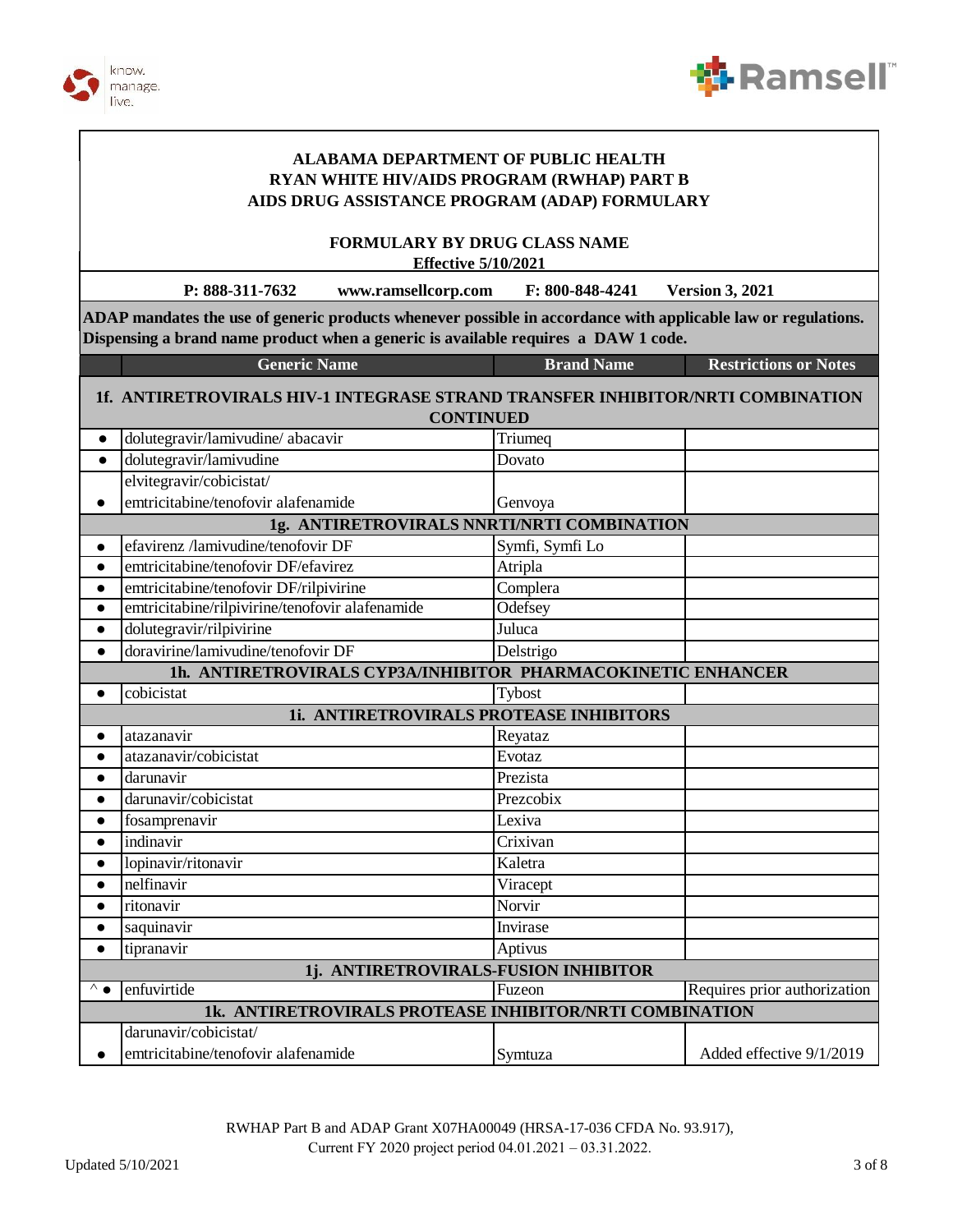



**FORMULARY BY DRUG CLASS NAME Effective 5/10/2021** 

P: 888-311-7632 www.ramsellcorp.com F: 800-848-4241 **Version 3, 2021** 

ADAP mandates the use of generic products whenever possible in accordance with applicable law or regulations. Dispensing a brand name product when a generic is available requires a DAW 1 code.

|           | <b>Generic Name</b>                                          | <b>Brand Name</b> | <b>Restrictions or Notes</b> |  |
|-----------|--------------------------------------------------------------|-------------------|------------------------------|--|
|           | 11. ANTIRETROVIRALS - GP 120 - DIRECTED ATTACHMENT INHIBITOR |                   |                              |  |
|           | fostemsavir                                                  | Rukobia           | Added effective 9/1/2020     |  |
|           | 1m. ANTIRETROVIRALS-CD4-DIRECTED POST-ATTACHMENT INHIBITOR   |                   |                              |  |
|           |                                                              |                   | Effective 5/10/2021. PA      |  |
|           |                                                              |                   | required. Fax completed PA   |  |
|           |                                                              |                   | form to Ryan White           |  |
| Λ         | Ibalizumab-uiyk                                              | Trogarzo          | Network at 334-206-5853      |  |
|           | 2. ANTIBIOTICS                                               |                   |                              |  |
|           | amoxicillin                                                  | Amoxil            |                              |  |
|           | atovaquone                                                   | Mepron            |                              |  |
|           | azithromycin                                                 | Zithromax         |                              |  |
|           | cephalexin                                                   | Keflex            |                              |  |
|           | clarithromycin                                               | <b>Biaxin</b>     |                              |  |
|           | clindamycin                                                  | Cleocin           |                              |  |
|           | doxycycline                                                  | Vibramycin        |                              |  |
|           | metronidazole                                                | Flagyl            |                              |  |
|           | minocycline                                                  | Dynacin           |                              |  |
|           | moxifloxacin                                                 | Avelox            |                              |  |
|           | penicillin V potassium                                       | Pen-Vee K         |                              |  |
|           | pentamidine                                                  | Nebupent, Pentam  |                              |  |
|           | pyrimethamine                                                | Daraprim          | Not available at this time   |  |
|           | sulfadiazine                                                 | Sulfadiazine      |                              |  |
|           | sulfamethoxazole/TMP                                         | Bactrim, Septra   |                              |  |
|           | 3. ANTICHOLESTEROL                                           |                   |                              |  |
| $\bullet$ | atorvastatin                                                 | Lipitor           |                              |  |
| $\bullet$ | fenofibrate                                                  | Tricor            |                              |  |
| $\bullet$ | pravastatin                                                  | Pravachol         |                              |  |
| $\bullet$ | rosuvastatin                                                 | Crestor           |                              |  |
|           | <b>4. ANTICONVULSANTS</b>                                    |                   |                              |  |
|           | carbamazepine                                                | Tegretol          |                              |  |
|           | gapentin                                                     | Neurontin         |                              |  |
|           | lamotrigine                                                  | Lamictal          |                              |  |
|           | levetiracetam                                                | Keppra            |                              |  |
|           | 5. ANTIDEPRESSANTS/ANTIPSYCHOTICS                            |                   |                              |  |
|           | amitriptyline HCL                                            | Elavil            |                              |  |

RWHAP Part B and ADAP Grant X07HA00049 (HRSA-17-036 CFDA No. 93.917),

Current FY 2020 project period 04.01.2021 - 03.31.2022.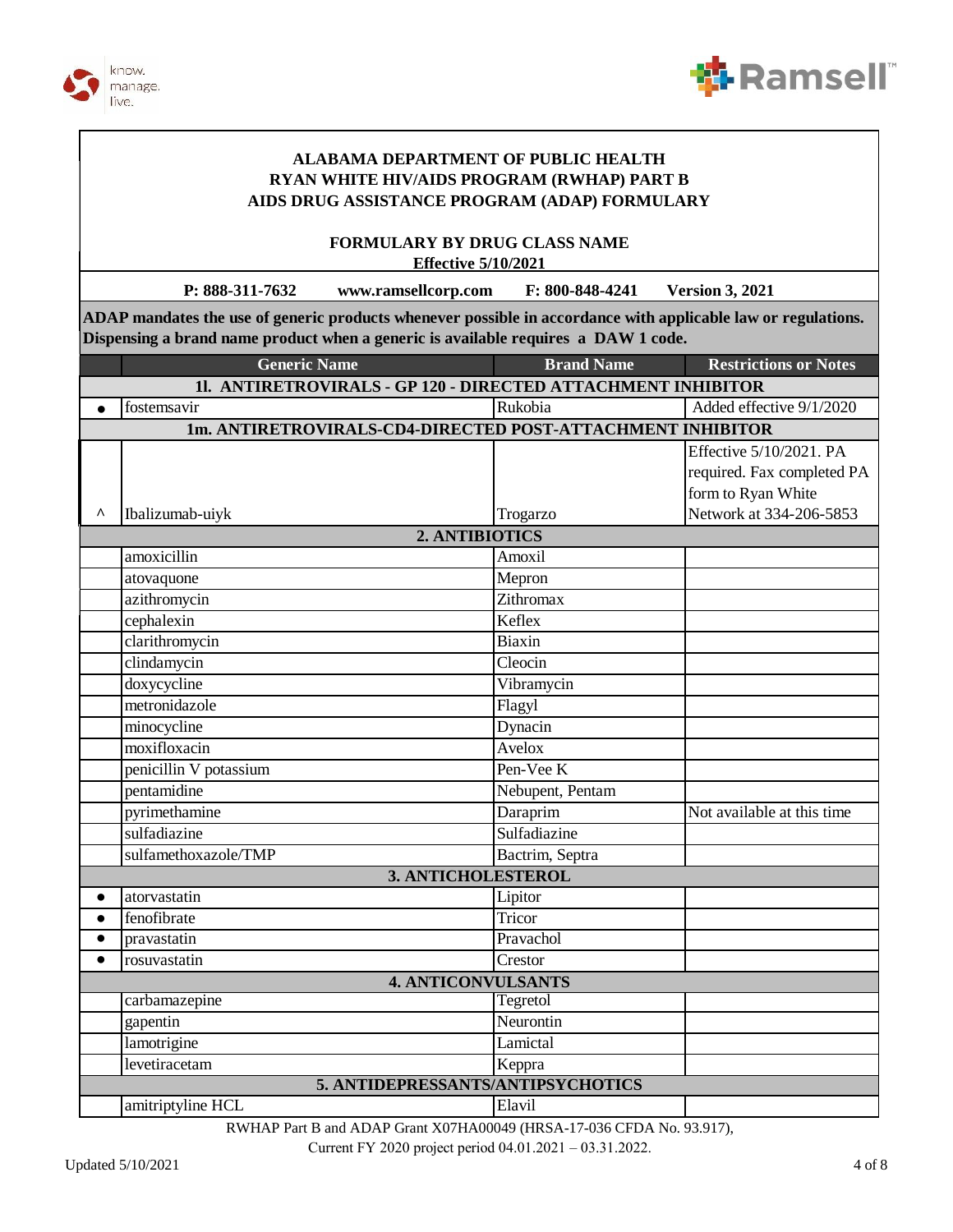



**FORMULARY BY DRUG CLASS NAME Effective 5/10/2021**

**P: 888-311-7632 www.ramsellcorp.com F: 800-848-4241 Version 3, 2021**

**ADAP mandates the use of generic products whenever possible in accordance with applicable law or regulations. Dispensing a brand name product when a generic is available requires a DAW 1 code.**

|           | <b>Generic Name</b>                              | <b>Brand Name</b>         | <b>Restrictions or Notes</b> |
|-----------|--------------------------------------------------|---------------------------|------------------------------|
|           | 5. ANTIDEPRESSANTS/ANTIPSYCHOTICS CONTINUED      |                           |                              |
|           | bupropion                                        | Wellbutrin                |                              |
|           | citalopram                                       | Celexa                    |                              |
|           | escitalopram                                     | Lexapro                   |                              |
|           | fluoxetine                                       | Prozac                    |                              |
|           | lithium                                          | Eskalith                  |                              |
|           | nortriptyline                                    | Pamelor                   |                              |
|           | paroxetine                                       | Paxil                     |                              |
|           | risperidone                                      | Risperdal                 |                              |
|           | sertraline                                       | Zoloft                    |                              |
|           | trazodone                                        | Desyrel                   |                              |
|           | venlafaxine                                      | Effexor                   |                              |
|           | ziprasidone                                      | Geodon                    |                              |
|           | <b>6. ANTIDIABETICS</b>                          |                           |                              |
| $\bullet$ | glyburide                                        | DiaBeta, Micronase,       |                              |
| $\bullet$ | glyburide/metformin                              | Glucovance                |                              |
| $\bullet$ | metformin                                        | Glucophage                |                              |
|           | <b>Insulin Detemir</b>                           | Levemir                   |                              |
|           | Insulin Detemir Soln Pen-injector                | Levemor Flextouch         |                              |
|           | <b>Insulin Glargine</b>                          | Lantus                    |                              |
|           | Insulin Glargine Soln Pen-Injector               | <b>Lantus Solostar</b>    |                              |
|           | <b>Insulin Aspart</b>                            | Novolog                   |                              |
|           | <b>Insulin Aspart Soln Cartridge</b>             | Novolog Penfill           |                              |
|           | Insulin Aspart Soln Pen-injector                 | Novolog Flexpen           |                              |
|           | <b>Insulin Lispro</b>                            | Humalog                   |                              |
|           | Insulin Lispro Soln Pen-injector                 | Humalog Junior Kwikpen    | Added effective 12/4/2020    |
|           | Insulin Lispro Soln Pen-injector                 | Humalog Kwikpen           |                              |
|           | Insulin NPH (Human) (Isophane) Inj               | Humulin N                 |                              |
|           | Insulin NPH (Human) (Isophane) Inj               | Novolin <sub>N</sub>      |                              |
|           | Insulin NPH (Human) (Isophane) Susp Pen-injector | Novolin N Flexpen         |                              |
|           | Insulin NPH & Regular Susp Pen-Inj (70-30)       | Humulin 70/30 Kwikpen     |                              |
|           | Insulin NPH Isophane & Regular Human Inj (70-30) | Humulin 70/30             |                              |
|           | Insulin Aspart Prot & Aspart (Human) Inj (70-30) | Novolog 70/30             |                              |
|           | Insulin Aspart Prot & Aspart Sus Pen-in(70-30)   | Novolog Mix 70/30 Prefill |                              |

RWHAP Part B and ADAP Grant X07HA00049 (HRSA-17-036 CFDA No. 93.917), Current FY 2020 project period 04.01.2021 – 03.31.2022.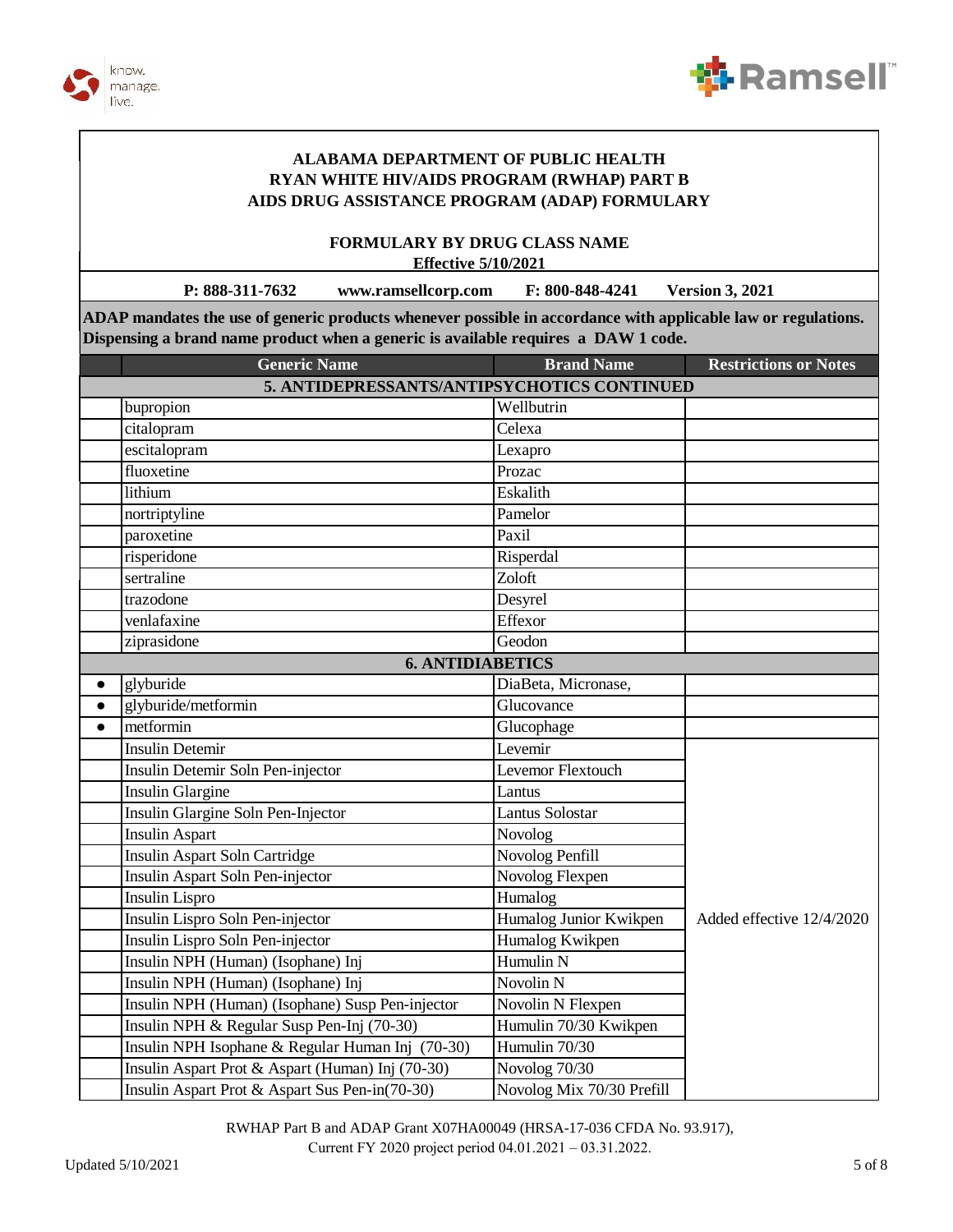



**FORMULARY BY DRUG CLASS NAME Effective 5/10/2021**

**P: 888-311-7632 www.ramsellcorp.com F: 800-848-4241 Version 3, 2021**

**ADAP mandates the use of generic products whenever possible in accordance with applicable law or regulations. Dispensing a brand name product when a generic is available requires a DAW 1 code.**

|                             | <b>Generic Name</b>                       | <b>Brand Name</b>   | <b>Restrictions or Notes</b> |
|-----------------------------|-------------------------------------------|---------------------|------------------------------|
|                             | <b>6. ANTIDIABETICS CONTINUED</b>         |                     |                              |
|                             | Insulin Regular (Human) Inj               | Humulin R           |                              |
|                             | Insulin Regular (Human) Inj               | <b>Novolin R</b>    | Added effective 12/4/2020    |
|                             | Insulin Regular (Human) Soln Pen-Injector | Novolin R Flexpen   |                              |
|                             | 7. ANTIEMETICS                            |                     |                              |
|                             | promethazine                              | Phenergan           |                              |
|                             | 8. ANTI-FUNGALS                           |                     |                              |
|                             |                                           | Ambisome, Amphotec, |                              |
|                             | amphotericin B                            | Abelcet, Fungizone  |                              |
|                             | fluconazole                               | Diflucan            |                              |
|                             | flucytosine                               | Ancobon             |                              |
|                             | itraconazole                              | Sporanox            |                              |
|                             | ketoconazole                              | Nizoral             |                              |
|                             | voriconazole                              | Vfend               |                              |
|                             | 9. ANTIHYPERTENSIVES/CARDIAC MEDICATIONS  |                     |                              |
| $\bullet$                   | amlodipine                                | <b>Norvasc</b>      |                              |
| $\bullet$                   | benazepril                                | Lotensin            |                              |
| $\bullet$                   | carvedilol                                | Coreg               | Added effective 12/4/2020    |
| $\bullet$                   | clonidine                                 | Clonidine           | Added effective 12/4/2020    |
| $\bullet$                   | furosemide                                | Lasix               | Added effective 12/4/2020    |
| $\bullet$                   | hydrochlorothiazide                       | Hydrochlorothiazide |                              |
| $\bullet$                   | lisinopril                                | Zestril, Prinivil   |                              |
| $\bullet$                   | losartan                                  | Cozaar              | Added effective 12/4/2020    |
| $\bullet$                   | metoprolol                                | <b>Toprol XL</b>    | Added effective 12/4/2020    |
|                             | <b>10. ANTINEOPLASTICS</b>                |                     |                              |
|                             | leucovorin                                | Wellcovorin         |                              |
|                             | megestrol acetate                         | Megace              |                              |
|                             | warfarin sodium                           | Coumadin            |                              |
| <b>11. ANTITUBERCULOSIS</b> |                                           |                     |                              |
|                             | ethambutol                                | Myambutol           |                              |
|                             | isoniazid                                 | Isoniazid           |                              |
|                             | pyrazinamide                              | Pyrazinamide        |                              |
|                             | rifabutin                                 | Mycobutin           |                              |
|                             | rifampin                                  | Rifadin             |                              |

RWHAP Part B and ADAP Grant X07HA00049 (HRSA-17-036 CFDA No. 93.917),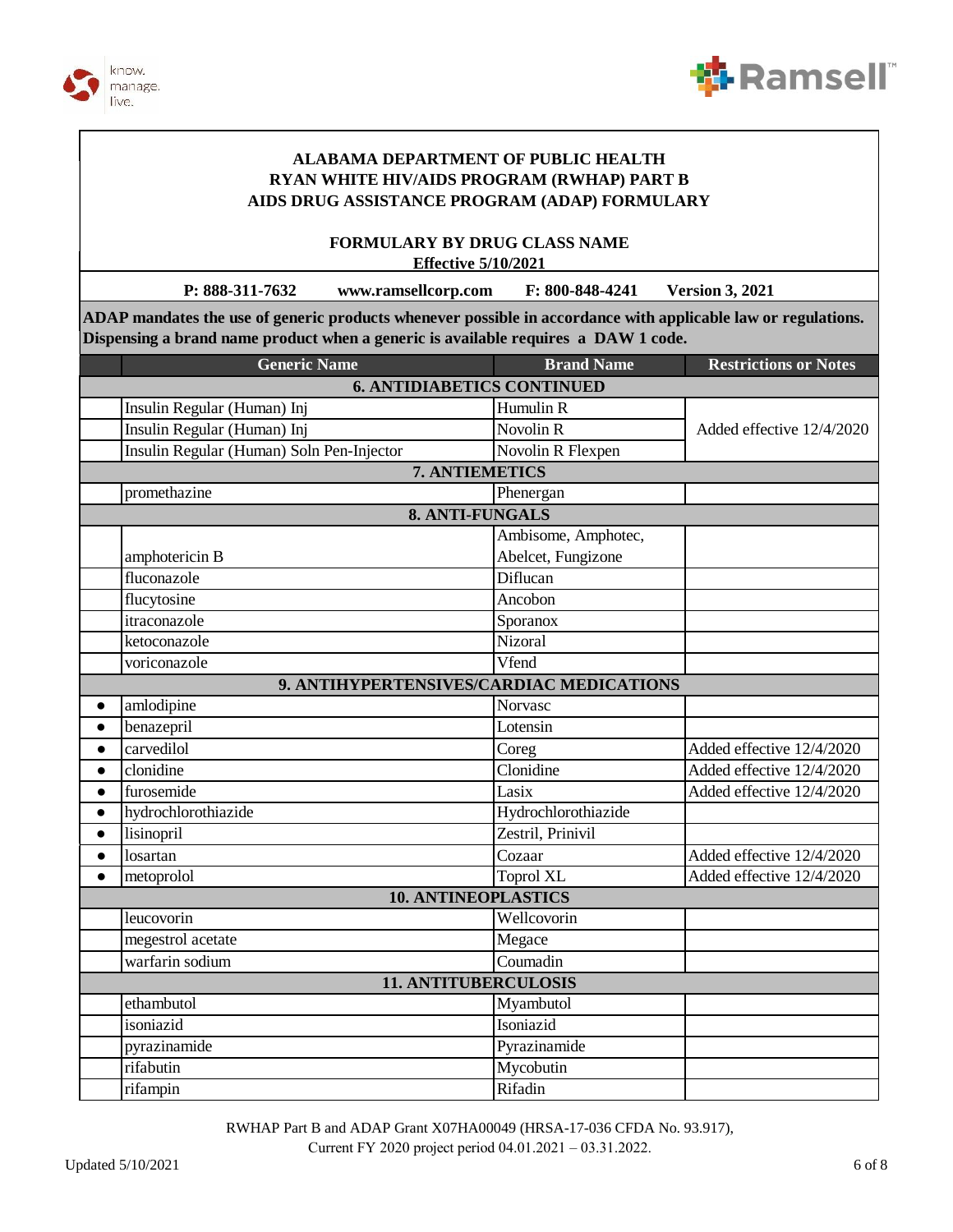



**FORMULARY BY DRUG CLASS NAME Effective 5/10/2021** 

P: 888-311-7632 www.ramsellcorp.com F: 800-848-4241 **Version 3, 2021** 

ADAP mandates the use of generic products whenever possible in accordance with applicable law or regulations. Dispensing a brand name product when a generic is available requires a DAW 1 code.

|                                                          | <b>Generic Name</b>                         | <b>Brand Name</b>             | <b>Restrictions or Notes</b> |  |  |
|----------------------------------------------------------|---------------------------------------------|-------------------------------|------------------------------|--|--|
|                                                          | 12. ANTI-VIRALS                             |                               |                              |  |  |
|                                                          | acyclovir                                   | Zovirax                       |                              |  |  |
|                                                          | imiquimod topical                           | Aldara                        |                              |  |  |
|                                                          | cidofovir                                   | Vistide                       |                              |  |  |
|                                                          | dapsone                                     | Dapsone                       |                              |  |  |
|                                                          | famciclovir                                 | Famvir                        |                              |  |  |
|                                                          | foscarnet                                   | $\overline{\text{F}}$ oscavir |                              |  |  |
|                                                          | ganciclovir                                 | Cytovene                      |                              |  |  |
|                                                          | valacyclovir                                | Valtrex                       |                              |  |  |
|                                                          | valganciclovir                              | Valcyte                       |                              |  |  |
|                                                          | <b>13. ANTIVIRALS-HEPATITIS B TREATMENT</b> |                               |                              |  |  |
|                                                          | adefovir                                    | Hepsera                       |                              |  |  |
|                                                          | entecavir                                   | <b>Baraclude</b>              |                              |  |  |
|                                                          | 14. ANTIVIRALS-HEPATITIS C TREATMENT        |                               |                              |  |  |
|                                                          | inteferon alfa-2b                           | Intron-A                      |                              |  |  |
|                                                          | interferon alfacon 1                        | Infergen                      |                              |  |  |
|                                                          | pegylated interferon                        | Peg-Intron, Pegasys           |                              |  |  |
|                                                          |                                             |                               |                              |  |  |
|                                                          | ribavirin                                   | Rebetol, Virazole, Copegus    |                              |  |  |
| 15. ANTIVIRAL-HEPATITIS C (DIRECT ACTING ANTIVIRALS-DAA) |                                             |                               |                              |  |  |
|                                                          | elbasvir-grazoprevir                        | Zepatier                      |                              |  |  |
|                                                          | glecaprevir/pibrentasvir                    | Mavyret                       |                              |  |  |
| <b>16. HEMATOPOIETIC AGENTS</b>                          |                                             |                               |                              |  |  |
| ⊼∙                                                       | epoetin alpha                               | Procrit                       | Requires prior authorization |  |  |
|                                                          | warfarin Sodium                             | Coumadin                      | Added effective 12/4/2020    |  |  |
|                                                          | <b>17. INHALERS/BRONCHODILATORS</b>         |                               |                              |  |  |
|                                                          |                                             | Proventil HFA, Proair HFA,    |                              |  |  |
|                                                          | albuterol                                   | Ventolin HFA                  |                              |  |  |
|                                                          | ipratropium bromide/albuterol               | Combivent                     |                              |  |  |
|                                                          | fluticasone/salmeterol 100mcg/50mcg         | <b>Advair Diskus</b>          | Added effective 9/1/2019     |  |  |
| <b>18. STEROIDS</b>                                      |                                             |                               |                              |  |  |
|                                                          | prednisone                                  | Deltasone                     |                              |  |  |
|                                                          | triamcinolone acetonide cream               | Triamcinolone Acetonide       | Added effective 12/4/2020    |  |  |

RWHAP Part B and ADAP Grant X07HA00049 (HRSA-17-036 CFDA No. 93.917), Current FY 2020 project period 04.01.2021 - 03.31.2022.